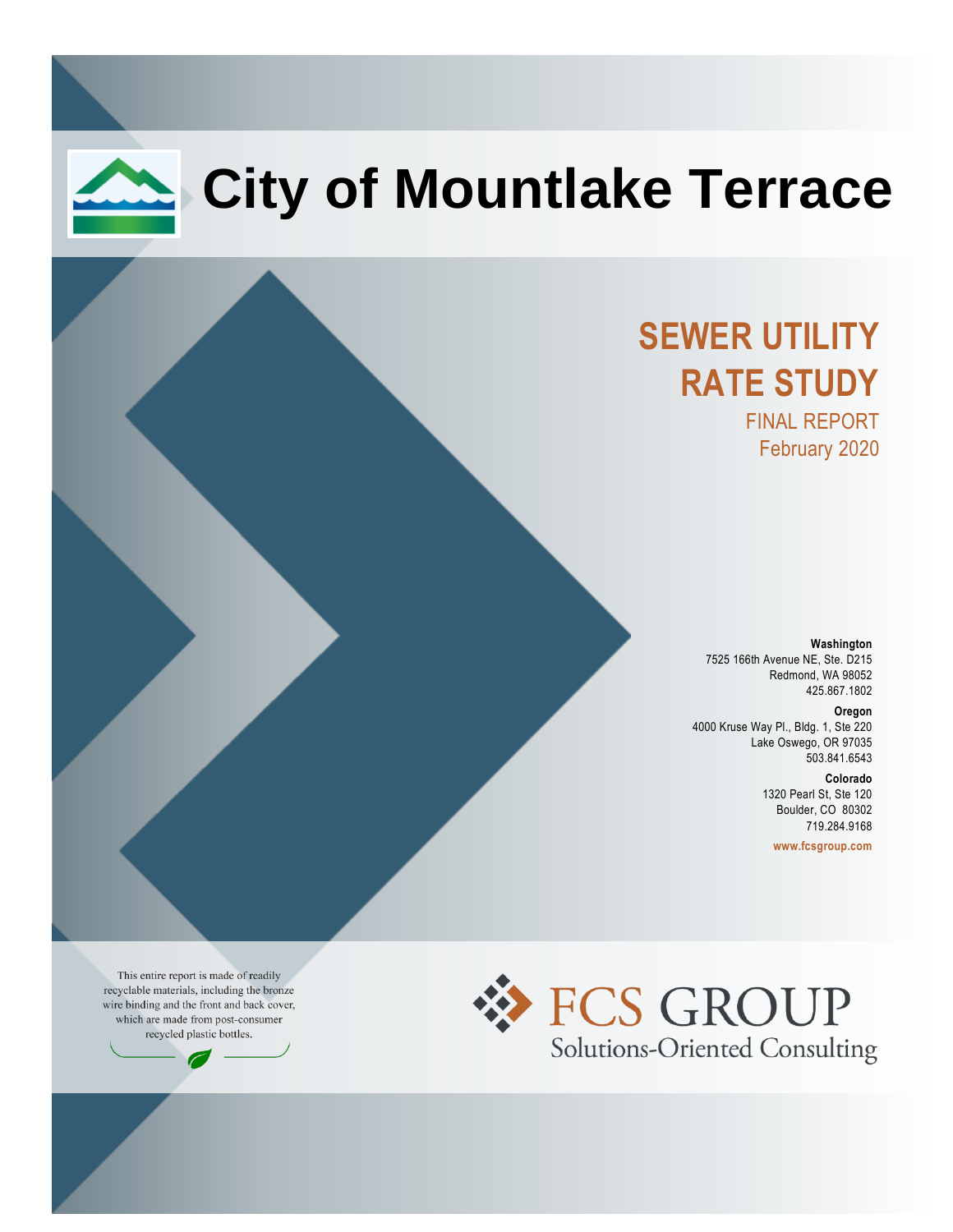

**Firm Headquarters** Redmond Town Center 7525 166th Ave NE, Ste. D-215 Redmond, Washington 98052

**Established 1988** Washington | 425.867.1802 Oregon | 503.841.6543 Colorado | 719.284.9168

February 11, 2020

Eric LaFrance, Public Works Director City of Mountlake Terrace 6100 219th Street SW; Suite 200 Mountlake Terrace, WA 98043

Subject: Sewer Utility Rate Study

Dear Mr. LaFrance:

FCS GROUP is pleased to submit this Sewer Utility Rate Study report prepared for the City of Mountlake Terrace. This report summarizes the methodology, findings, and recommendations for each of the core study elements. On November 4, 2019, the City Council adopted the recommended rates shown below.

| <b>Sewer Service Charge</b>                | <b>Existing</b>                            | <b>Adopted</b> | <b>Adopted</b> | <b>Adopted</b> | <b>Adopted</b> | <b>Adopted</b> |  |  |  |  |  |
|--------------------------------------------|--------------------------------------------|----------------|----------------|----------------|----------------|----------------|--|--|--|--|--|
| <b>Schedule</b>                            | 2019                                       | 2020           | 2021           | 2022           | 2023           | 2024           |  |  |  |  |  |
| % Increase                                 |                                            | 42.5%          | 12.5%          | 12.5%          | 11.0%          | 11.0%          |  |  |  |  |  |
| <b>Base Charge (All Metered Customers)</b> |                                            |                |                |                |                |                |  |  |  |  |  |
| Bi-monthly base rate                       | \$40.00                                    | \$57.00        | \$64.13        | \$72.14        | \$80.08        | \$88.88        |  |  |  |  |  |
| Volume Charge (per 100 cubic feet)         |                                            |                |                |                |                |                |  |  |  |  |  |
| Residential                                | \$2.80                                     | \$3.99         | \$4.49         | \$5.05         | \$5.61         | \$6.22         |  |  |  |  |  |
| Multifamily                                | \$2.88                                     | \$4.10         | \$4.62         | \$5.19         | \$5.77         | \$6.40         |  |  |  |  |  |
| Commercial                                 | \$3.14                                     | \$4.47         | \$5.03         | \$5.66         | \$6.29         | \$6.98         |  |  |  |  |  |
| Mixed Use                                  | \$2.88                                     | \$4.10         | \$4.62         | \$5.19         | \$5.77         | \$6.40         |  |  |  |  |  |
|                                            | <b>Base Charge (Non-Metered Customers)</b> |                |                |                |                |                |  |  |  |  |  |
| Bi-monthly base rate                       | \$85.70                                    | \$122.12       | \$137.39       | \$154.56       | \$171.56       | \$190.43       |  |  |  |  |  |

We appreciate the contributions from you and other City staff throughout this study process. It has been a pleasure working with you and we look forward to assisting you with your future financial / management needs. Any questions or comments regarding this report can be directed to Tage Aaker at (425) 615-6487 or [tagea@fcsgroup.com.](mailto:tagea@fcsgroup.com)

Yours very truly,

matili

John Ghilarducci Tage Aaker Chase Bozett Principal / President Project Manager Senior Analyst

Tage Andre

Chase Baptly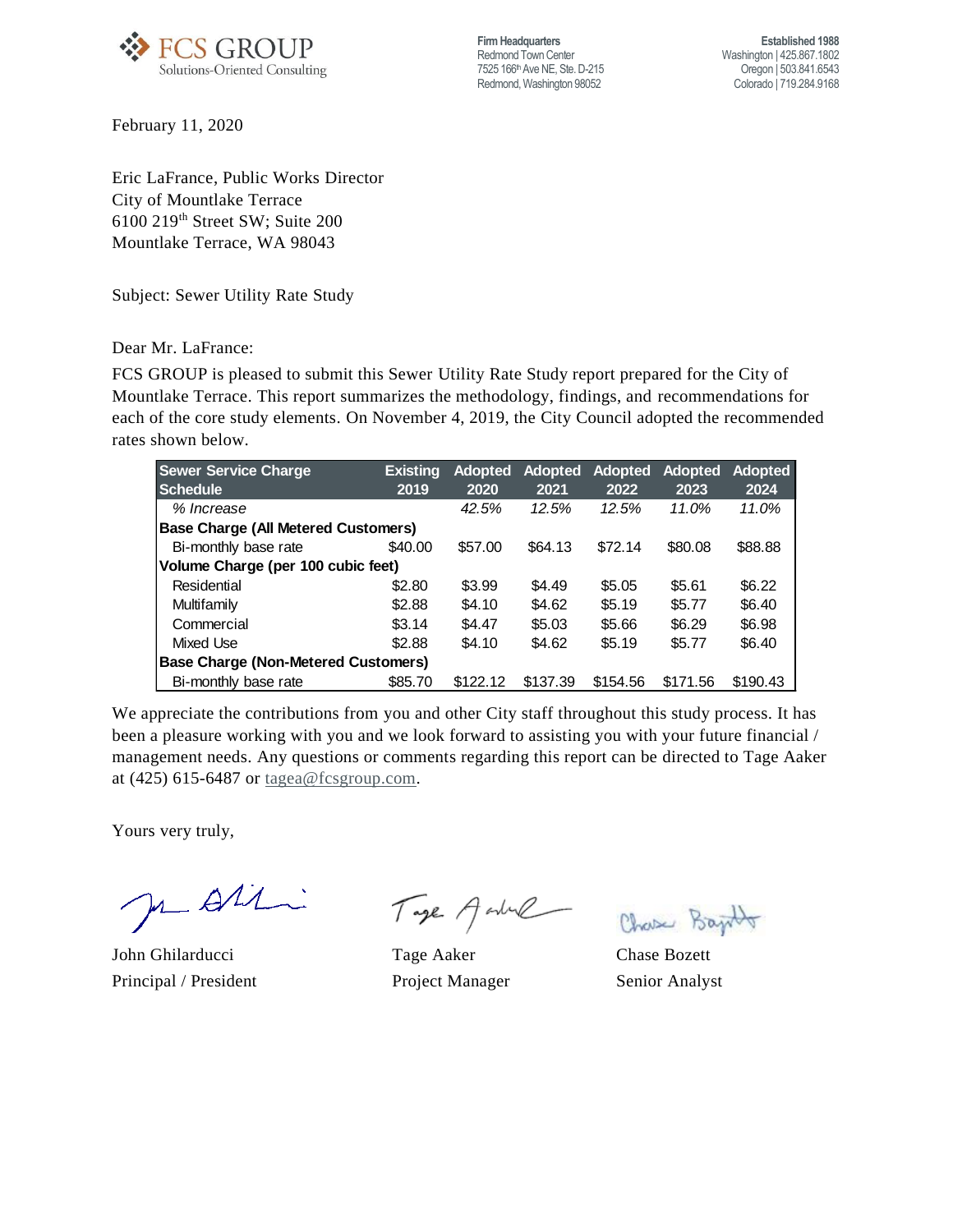# TABLE OF CONTENTS

| Section I.   |  |
|--------------|--|
| Section II.  |  |
| II.A.        |  |
| II.B.        |  |
| ILC.         |  |
| Section III. |  |
| III.A.       |  |
| III.B.       |  |
| III.C.       |  |
| III.D.       |  |
| III.E.       |  |
| III.F.       |  |
| Section IV.  |  |

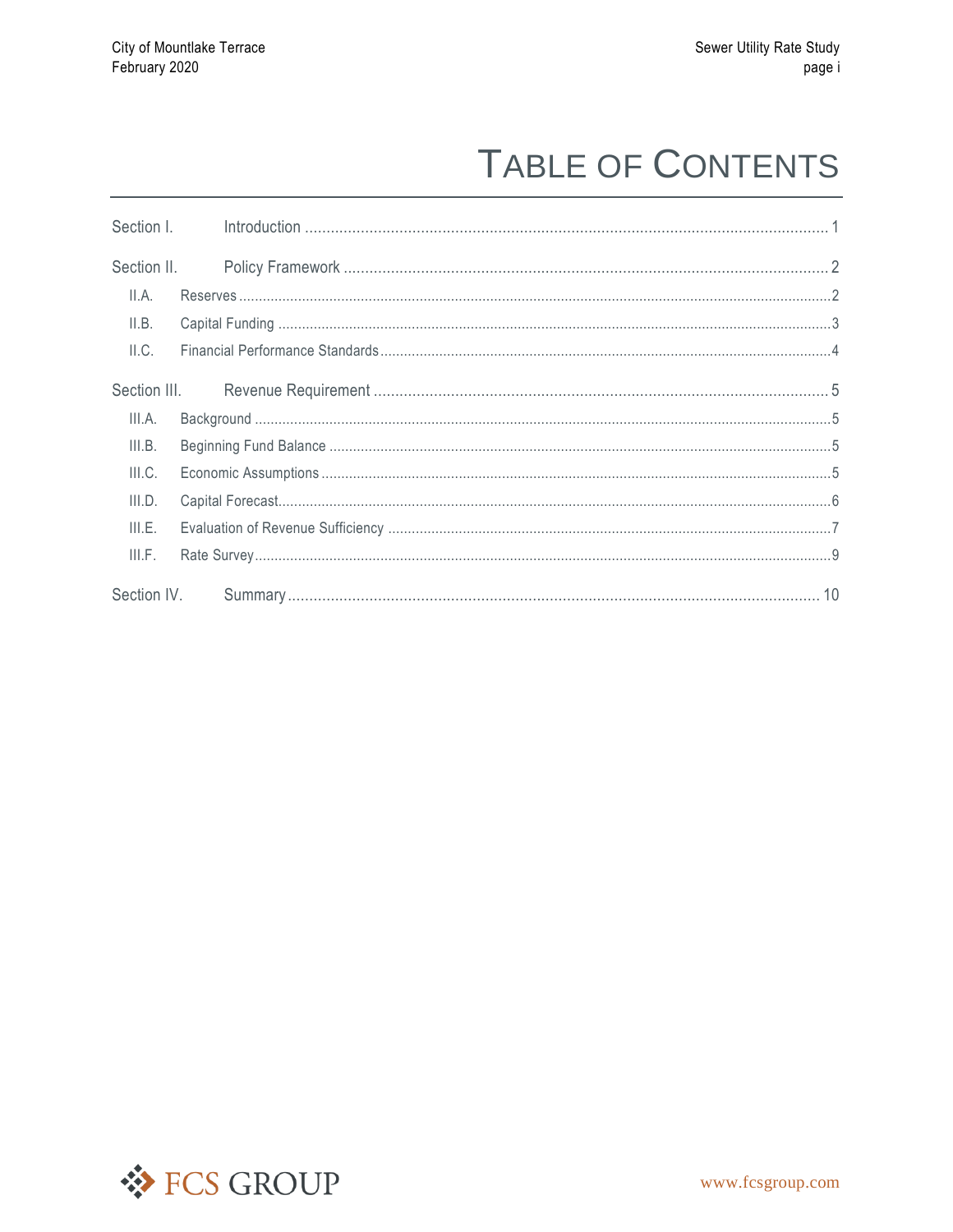# Section I. INTRODUCTION

<span id="page-3-0"></span>FCS GROUP was engaged by the City of Mountlake Terrace ("City") to conduct a rate study for the sewer utility. The purpose of the study was to provide an updated rate forecast and financial plan targeting financial stability and revenue sufficiency through the ten year period 2019-2028.

The methods used to complete the study are based on analytical principles that are generally accepted and widely followed throughout the industry – rates and charges should generate enough revenue to maintain a self-supporting and financially viable utility.

The key purpose of this study is to develop a funding plan ("revenue requirement") for the City's sewer utility. The revenue requirement identifies the total revenue needed to fully fund the utility on a standalone basis, considering operating and maintenance expenditures, existing annual debt service, capital funding needs identified in the comprehensive plan, future debt requirements, and identified financial policies. The general methodology of the revenue requirement is shown below.



Throughout the study, FCS GROUP worked with the City to arrive at rate conclusions that meet forecasted financial obligations, achieve City goals and policies, comply with legal requirements, and adhere to industry best practices. Meetings were held with City staff to validate input parameters, review interim findings, and receive policy direction.

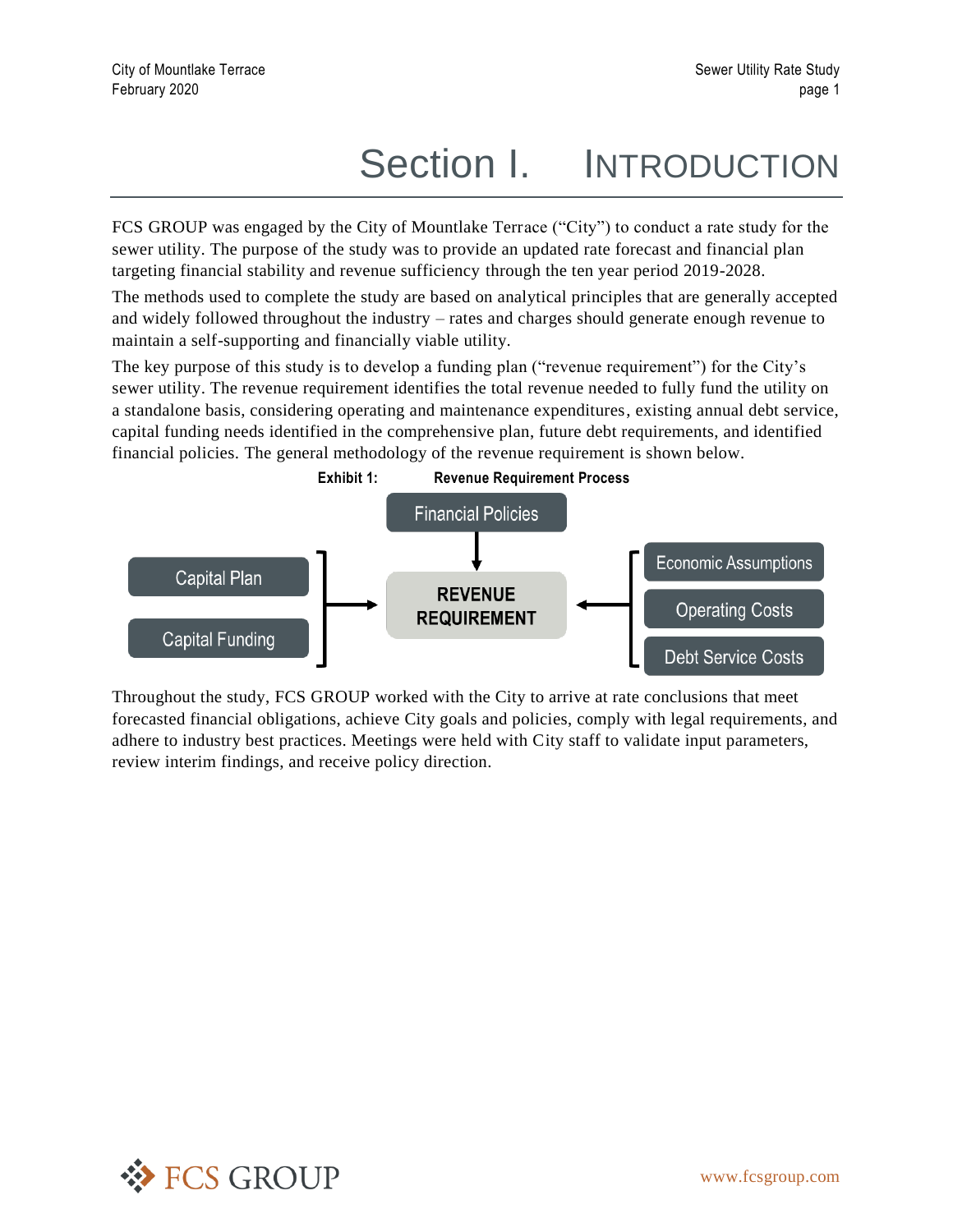# Section II. POLICY FRAMEWORK

<span id="page-4-0"></span>There are several policy topics that are important to consider as part of managing the finances of the sewer utility, including operating reserves, capital reserves, replacement reserve funding, and debt management.

### <span id="page-4-1"></span>II.A. RESERVES

When evaluating fund reserve levels and objectives, it is important to recognize that the value of reserves lies in their potential use. A reserve strategy that deliberately avoids any use of reserves negates their purpose. Fluctuation of reserve levels may indicate that the system is working, while lack of variation over many years strongly suggests that the reserves are, in fact, unnecessary.

#### II.A.1. Operating Reserves

An operating reserve is designed to provide a liquidity cushion; it protects the utility from the risk of short-term variation in the timing of revenue collection or payment of expenses. Like other types of reserves, operating reserves also serve another purpose: they can help smooth rate increases over time. Target funding levels for an operating reserve are generally expressed as a certain number of days of operating and maintenance (O&M) expenses, with the minimum day requirement varying with the expected revenue volatility of the utility.

Industry practice for utility operating reserves typically ranges from 30 to 120 days (8 - 33%) of O&M expenses, with the lower end more appropriate for utilities with stable revenue streams and the higher end more appropriate for utilities with significant seasonal or consumption-based variations.

**Recommended Policy:** The City's current policy is to maintain a minimum balance of 15% (55 days) of O&M. It is recommended that the City target between 15% and 25% of O&M to safeguard against seasonal fluctuations in revenue and expenditures. This policy equates to a range of \$580,000 to \$960,000 based on estimated expenditures in 2019.

#### II.A.2. Capital Reserves

In addition to protecting against variations in the timing of operating costs and revenues, it is prudent to maintain a capital contingency reserve to meet unexpected emergency capital outlays. There are several methods used in the industry to set the level of these types of reserves, including:

- ⚫ Most costly piece of equipment or infrastructure: A utility may predict the cost of replacing its most expensive piece of equipment or infrastructure.
- ⚫ Average annual cost of capital program: A utility may use a percentage of its projected capital program, or set the reserve equal to the average annual cost of its capital program.
- ⚫ Percentage of utility plant: The most common method is for a capital contingency to be a percentage of the cost of fixed assets, usually 1-2% of the original cost of total assets. Alternatively, a percentage of replacement value can also be used, with the percentage adjusted downward to reflect the fact that replacement value is higher than original cost.

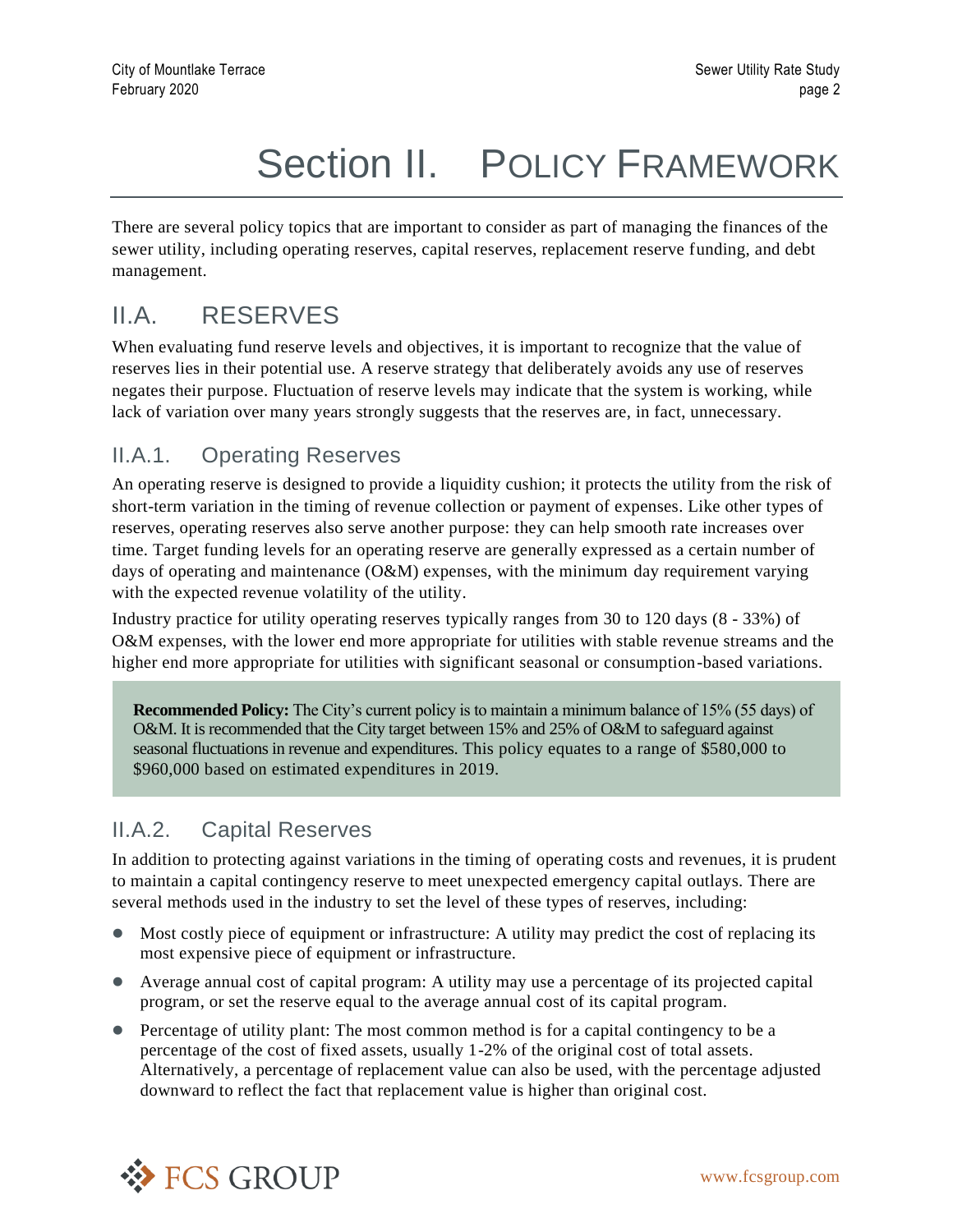**Recommended Policy:** The City's current policy is to maintain a minimum balance of \$250,000. FCS GROUP recommends that the City strive to achieve a year-end minimum balance target of \$250,000 or 1% of the original cost of existing assets – whichever is greater. It is projected that by 2021, 1% of the original cost of sewer capital assets will exceed \$250,000, and the capital fund minimum target should increase accordingly as capital projects are completed and added to the utility's asset inventory.

### <span id="page-5-0"></span>II.B. CAPITAL FUNDING

Utilities typically fund capital improvement projects from a variety of sources, such as grants, developer extensions (a contractual agreement that a developer will fund the cost of City-owned infrastructure for a private project – such as an extension of sewer service lines for a new housing development), capital facilities charges, utility rates, and debt. The City's general hierarchy for funding capital projects is 1) grants, 2) restricted funding sources, 3) debt, and 4) cash. The following sections discuss cash funding and debt funding policies for the City's consideration.

#### II.B.1. Replacement Reserve Funding (RRF)

In order to avoid excessive reliance on debt, it is prudent to have a policy that commits a certain amount of annual rate revenue to the replacement of system assets. A common approach is to establish a planning target for this replacement need; this policy will be referred to as 'Replacement Reserve Funding' throughout this report. This funding target is commonly set as a percentage of depreciation expense each year, where depreciation data is available. Conceptually, basing the target on depreciation expense addresses more than one criterion for reasonable rates:

- ⚫ Financial integrity: Funding depreciation expense from current rates avoids a decline in system asset value; and
- ⚫ Adequacy of capital funding: Funding depreciation expense from current rates provides a stable funding source for capital expenditures, especially those related to the repair and replacement of existing infrastructure.

**Recommended Policy:** The City has a policy to annually fund 2% of the total replacement cost of sewer assets. In order to mitigate near-term rate increases, the analysis assumes that the City will aim to fund original cost depreciation each year, rather than 2% of total replacement cost. Original cost depreciation expense is expected to be approximately \$490,000 in 2020, and is forecast to grow to \$1.5 million per year by 2028. Depreciation expense is expected to increase in the next ten years as the City completes projects from its capital plan.

The City has opted to phase into funding original cost depreciation expense over the next ten years – starting at 10% in 2020 (\$49,000) increasing to 100% by 2029 (\$1.6 million).

#### II.B.2. Debt Management

Debt financing is also an appropriate tool for capital funding. Compared with pay-as-you-go funding, debt smooths out the rate impact of a capital program by spreading costs over time. It also creates intergenerational equity — sometimes called "pay-as-you-use" because future customers who use the assets are the ones paying for them. Debt also reduces budget flexibility. Pay-as-you-go capital projects can be delayed if there is a revenue shortfall, but once the utility has sold debt, the debt

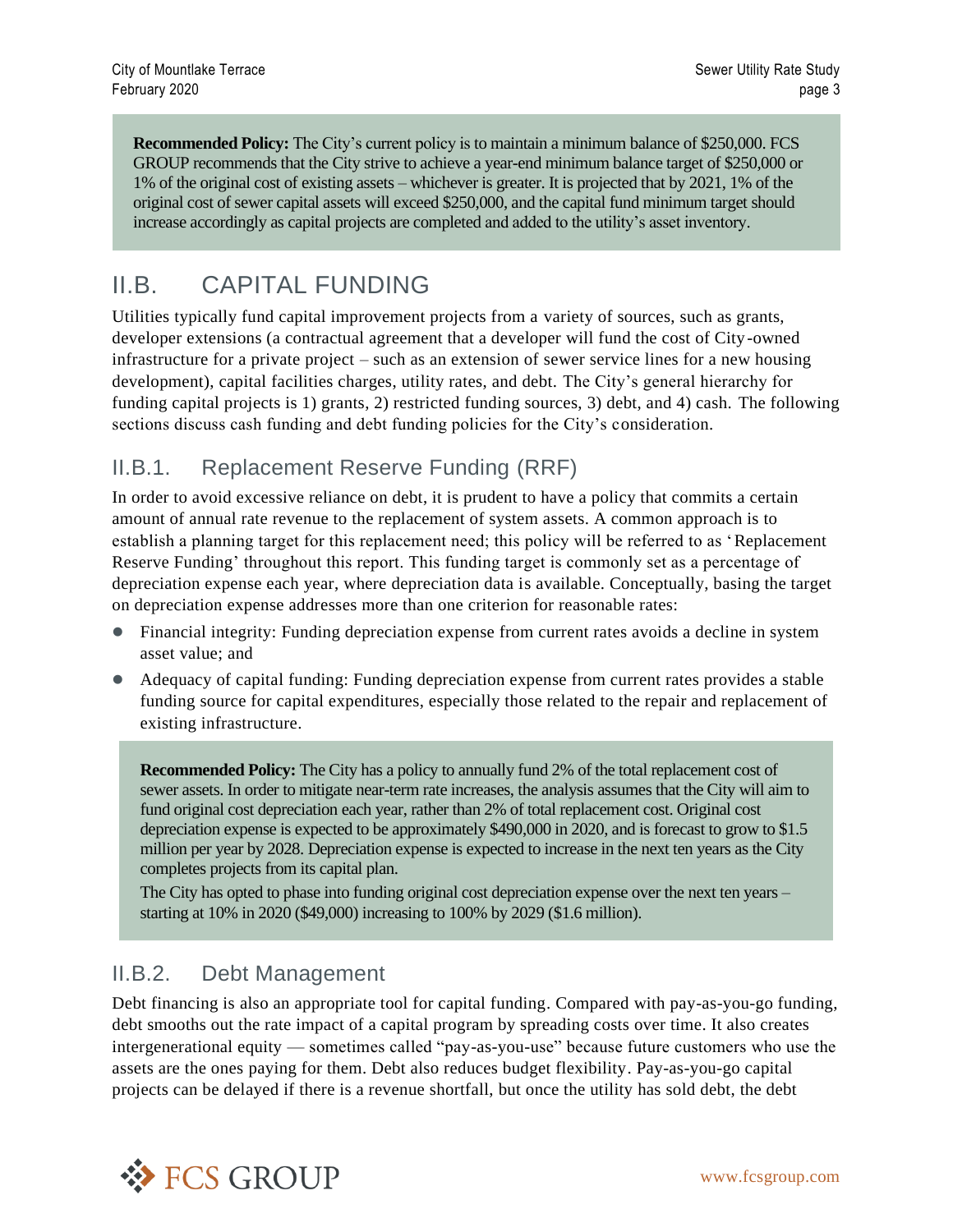City of Mountlake Terrace **Server City** City of Mountlake Terrace Sewer Utility Rate Study February 2020 page 4

service needs to be paid in good times or bad. So while debt is a useful part of the toolbox, it needs to be monitored to ensure that the system does not become too heavily dependent on it.

The City currently has one outstanding revenue bond that was jointly issued with the water and stormwater utilities. The sewer utility is responsible for approximately \$76,000 in annual debt service for this bond. To evaluate the City's debt level, we will discuss a measurement called debt service coverage in the next section.

#### II.B.2.a Debt Service Coverage

Debt service coverage is a requirement associated with revenue bonds and some state loans. A typical minimum coverage requirement for utility revenue bonds is 1.25. Because of the coverage requirement, if it sells bonds, the City agrees to collect enough revenue to meet operating expenses and not only pay debt service but collect an additional 25% increment above bonded debt service. The extra revenue is a cushion that makes bondholders more confident that debt service will be paid on time. The extra revenue can be used for capital expenditures, to build utility reserves, or for debt service on subordinate debt. Achieving a bonded debt service coverage level greater than the minimum required level is a positive signal that bond rating agencies notice, and it can result in more favorable terms when the City goes to the market for revenue bonds.

**Recommended Policy:** While the minimum debt service coverage requirement for the City's existing revenue bonds is 1.25, FCS GROUP recommends that the City strive to achieve a more conservative debt service coverage result of at least 1.50 to 2.00. The City's existing bonds are 'cross-pledged' which means that revenues from all three utilities can technically be considered when evaluating debt service coverage achievement. However, it is recommended that each utility individually meets the coverage requirements for its portion of annual debt payments.

#### <span id="page-6-0"></span>II.C. FINANCIAL PERFORMANCE STANDARDS

This analysis evaluates the sufficiency of the utility's revenues to meet its financial obligations in the context of two revenue sufficiency tests:

- ⚫ **Cash Flow Sufficiency Test.** The cash flow test determines whether or not the utility's annual revenues are sufficient to cover the known cash requirements for each year of the planning period. These cash requirements typically include operating expenses, debt service payments, rate-funded capital outlays, and any additions to reserve balances.
- **Coverage Test.** The coverage test evaluates the utility's ability to meet applicable bond coverage requirements, as specified by the City's bond covenants and internal debt policies. As discussed above, the minimum coverage requirement is at least 1.25. As this test focuses on annual financial performance, it precludes the use of reserves to cover shortfalls in net revenue and may result in excess cash flow which can be used to fund capital projects or any other utility purpose.

In determining the annual revenue requirement, the test with the greatest deficiency generally drives the rate increase in any given year. It is worth noting that the City can temporarily waive the requirements of the cash flow test as part of a conscious decision to phase-in rate increases, as long as its operating reserve balance is sufficient to absorb the resulting cash-flow deficit. However, as the City has revenue bonds outstanding, the coverage test must always be met as failure to do so may result in a downgrading of the City's credit rating.

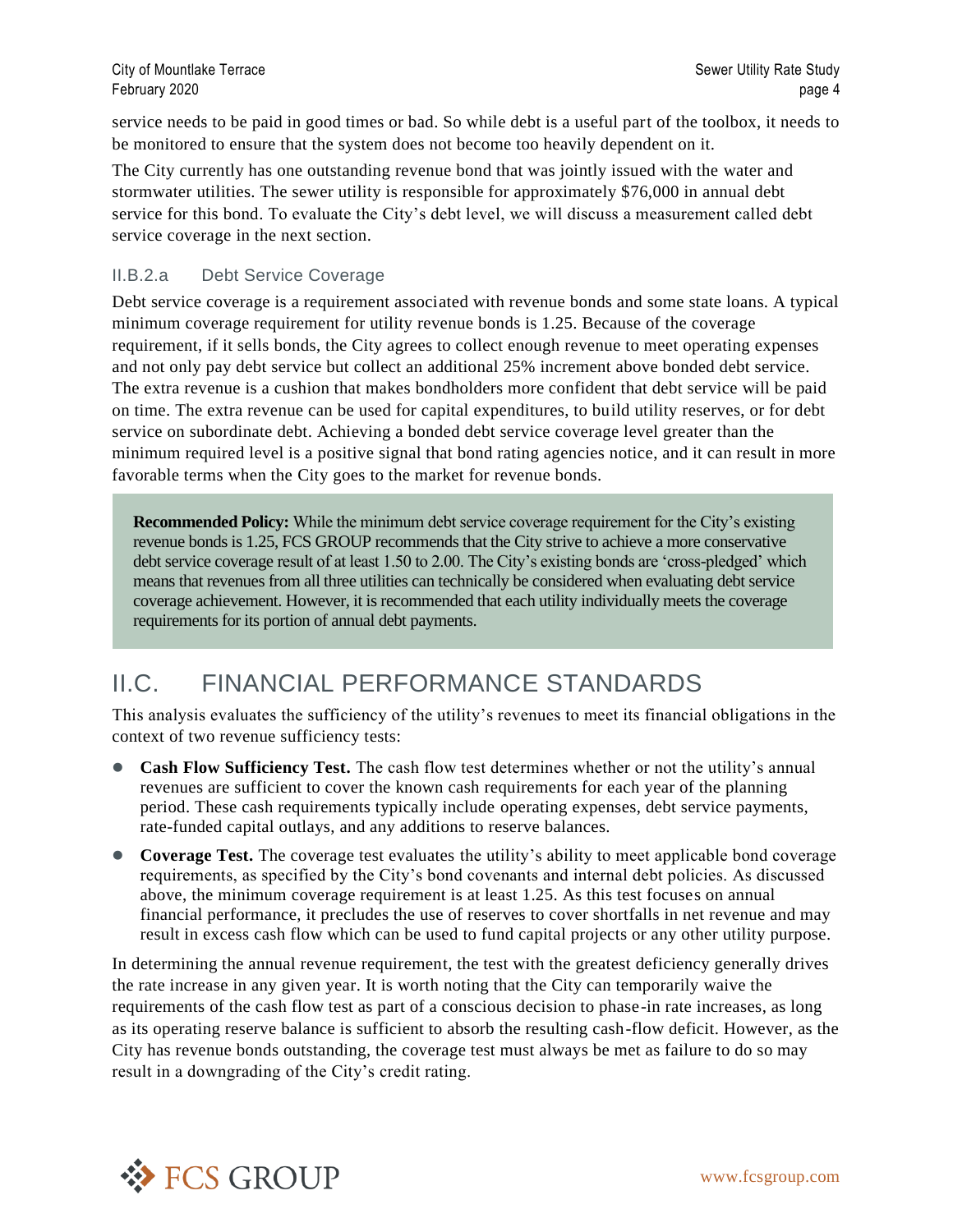# <span id="page-7-0"></span>Section III. REVENUE REQUIREMENT

### <span id="page-7-1"></span>III.A. BACKGROUND

The revenue requirement is the amount of revenue that a utility's rates must generate to enable it to meet its various financial obligations. This analysis has two main purposes – it serves as a means of evaluating the utility's fiscal health and adequacy of current rate levels, and it sets the revenue basis for near-term and long-term rate planning. The rate revenue requirement is defined as the difference between total revenue needs and the revenue generated through non-rate sources (e.g., miscellaneous revenue). Hence, the revenue requirement analysis involves defining and forecasting both needs and resources. The key assumptions and inputs used to develop the forecast are described below.

### <span id="page-7-2"></span>III.B. BEGINNING FUND BALANCE

The City maintains one sewer fund which is estimated to have had a beginning fund balance of \$2.9 million in 2019. Within this fund, \$76,000 is reserved for bond covenant balance requirements, with the remaining funds available for operating and capital needs.

## <span id="page-7-3"></span>III.C. ECONOMIC ASSUMPTIONS

Operating costs are initially based on the 2019-2020 utility budget, with adjustments for inflation and any anticipated future changes such as changes to programs or staffing levels. The following major assumptions were used in this rate forecast.

- General Cost Inflation: assumed to be 2.0% per year based on historical data from the Consumer Price Index Urban Consumers – Seattle / Tacoma / Bellevue (CPI - U).
- Construction Cost Inflation: assumed to be 4.0% per year based on historical data from the Engineering News-Record Construction Cost Index (CCI) - 20 City Average.
- Labor Cost Inflation: assumed to be 1.9% per year based on a 10-year historical average of the Employment Cost Index – Wages and Salaries.
- Benefits Cost Inflation: assumed to be between 4.0% and 7.0% per year based on discussions with the City.
- Treatment Cost Increases:
	- **»** The City of Edmonds treatment cost increases are assumed to be 3.0% per year based on historical rate increases excluding a one-time adjustment payment in 2019, as confirmed by City staff.
	- **»** King County treatment increases are assumed to be 2.5% in 2019, 0.0% in 2020, 4.5% in 2021, 0.0% in 2022, 2.3% in 2023, and 2.3% in 2024, all based on a rate forecast provided by the County. Beginning in 2025, an average increase of 1.9% is assumed annually, based on the annual average percent change for 2019-24.
- State Taxes:
	- **»** Business & Occupation (B&O) Tax: 1.5%

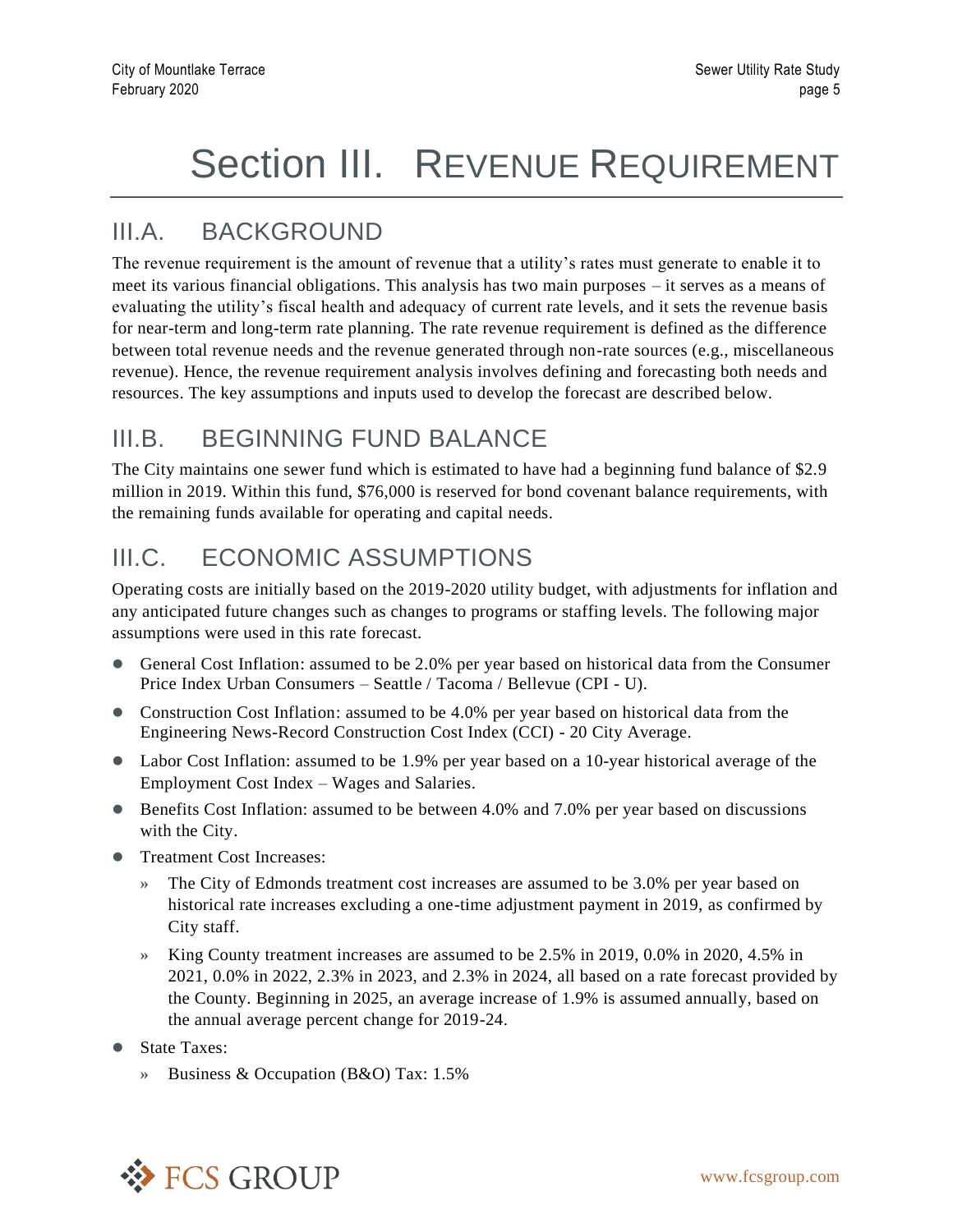- **»** Excise Tax: 3.852%
	- Excise tax is applied to the 58.00% of the system that is considered collection related, as provided by the City. The B&O tax is applied to the remainder, which results in a composite tax rate of approximately 2.9%.
- City Utility Tax: 10.0%
- Fund Earnings: 0.5% informed by the Local Government Investment Pool (LGIP) yields at the time of the original analysis and conservatively lowered in the forecast.
- Customer Growth: assumed to be 0.85% based on the City's 2019 Comprehensive Sewer System Plan Update.

### <span id="page-8-0"></span>III.D. CAPITAL FORECAST

The capital forecast involves projecting annual capital expenditures and developing a strategy to fund those expenditures. This forecast includes capital projects totaling \$56.8 million from 2019 to 2028 (escalated). As seen in **Exhibit 2** these costs vary by year and average \$5.7 million per year.



The capital program is projected to have two main funding sources as shown above: 20% cash (light colored bars) and 80% revenue bonds (dark colored bars). Cash funding of \$11.1 million includes the replacement reserve funding policy that increases over the forecast period, capital facilities charge revenue, and available fund balances. The revenue bonds are projected to be issued every other year throughout the forecast, totaling \$45.7 million by 2028. The resulting new debt service payments begin in 2020 at \$770,000 and increase to \$3.9 million by 2028.

The detailed list of capital projects is shown below in **Exhibit 3**. All of the replacement projects that are spread over two years assume the following spending pattern: 25% in year one (design) / 75% in year two (construction). The Edmonds Wastewater Treatment Plant and Aging Infrastructure Replacement Program are ongoing projects with annual investments. All costs are escalated to the estimated year of construction.

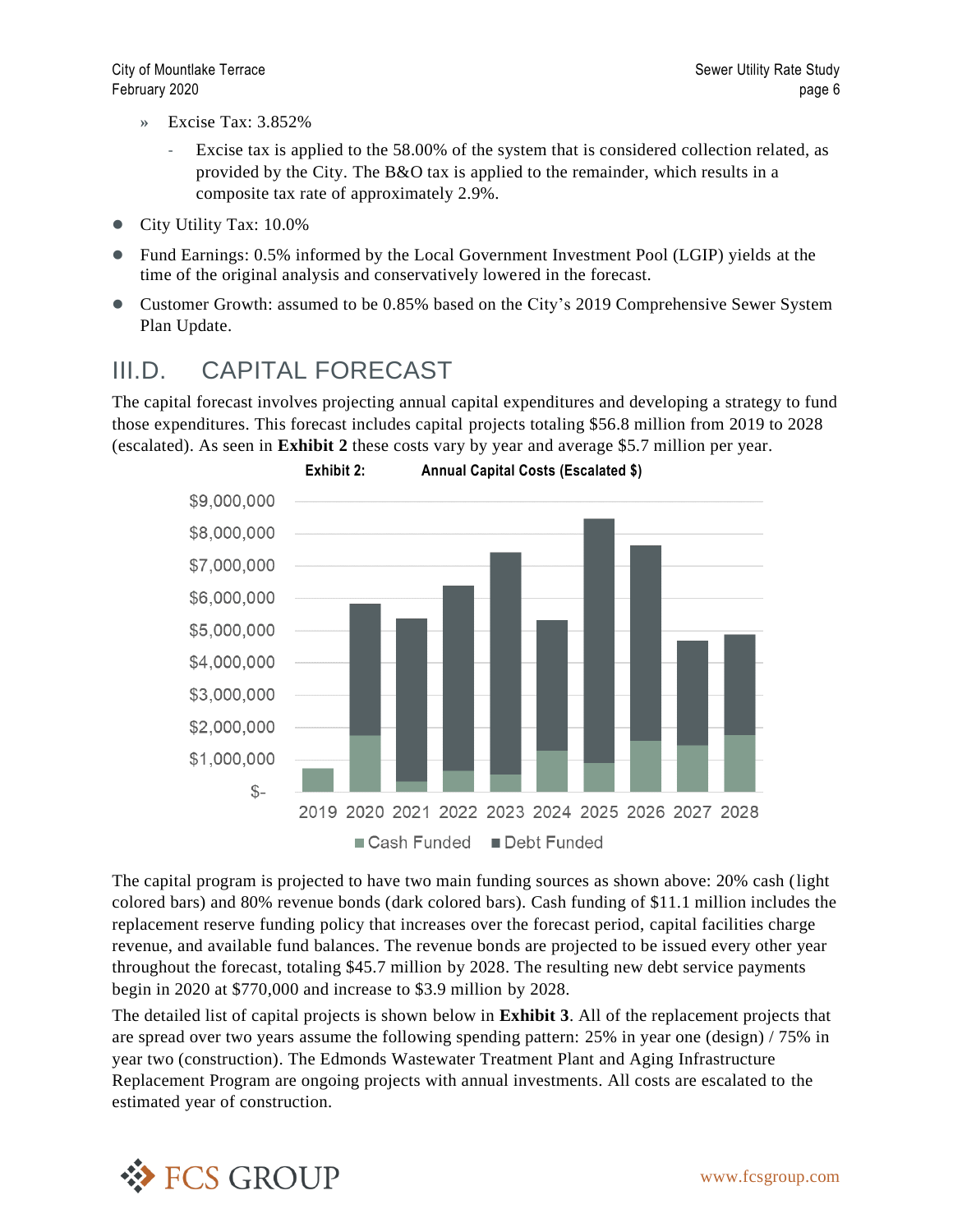| <b>Project Description</b>                |       | <b>Escalated Cost (thousand \$s)</b> |       |       |       |        |       |      |      |  |  |  |
|-------------------------------------------|-------|--------------------------------------|-------|-------|-------|--------|-------|------|------|--|--|--|
|                                           | 2020  | 2021                                 | 2022  | 2023  | 2024  | 2025   | 2026  | 2027 | 2028 |  |  |  |
| New Vehicle - Combination Truck           | \$595 |                                      |       |       |       |        |       |      |      |  |  |  |
| Interurban Trail South Trunk Sewer Repl.  | 3,767 |                                      |       |       |       |        |       |      |      |  |  |  |
| 219th St. SW Sewer Repl.                  |       |                                      | 2,253 |       |       |        |       |      |      |  |  |  |
| 220th St. SW Sewer Repl.                  |       |                                      | 1,429 |       |       |        |       |      |      |  |  |  |
| <b>Wildemere Lift Station Upgrades</b>    |       |                                      | 1,141 |       |       |        |       |      |      |  |  |  |
| 70th Ave. W. Sewer Repl.                  |       |                                      |       | 2,426 |       |        |       |      |      |  |  |  |
| 36th Ave. / 37th Ave. W. Sewer Repl.      |       |                                      |       | 775   |       |        |       |      |      |  |  |  |
| 38th Ave. / 37th Ave. W. Sewer Repl.      |       | 665                                  |       |       |       |        |       |      |      |  |  |  |
| 42nd Pl. Sewer Repl.                      |       | 1,263                                |       |       |       |        |       |      |      |  |  |  |
| 222nd St. SW at 44th Ave. W Sewer Repl.   |       |                                      |       | 1,057 |       |        |       |      |      |  |  |  |
| 39th Ave. W. Sewer Repl.                  |       |                                      |       | 1,257 |       |        |       |      |      |  |  |  |
| Interurban Trail North Trunk Sewer Repl.  |       |                                      |       |       | 3,351 |        |       |      |      |  |  |  |
| South Lyon Creek Trunk Line Repl.         |       |                                      |       |       |       | 3,541  |       |      |      |  |  |  |
| North Lyon Creek Trunk Line Repl.         |       |                                      |       |       |       | 3,774  |       |      |      |  |  |  |
| Hall Lake Sewer Repl.                     |       |                                      |       |       |       |        | 1,694 |      |      |  |  |  |
| 212th St. SW Sewer Repl.                  |       |                                      |       |       |       | 1,270  |       |      |      |  |  |  |
| 220th St. SW Sewer Repl.                  |       |                                      |       |       |       | 798    |       |      |      |  |  |  |
| 223rd St. SW Sewer Repl.                  |       |                                      |       |       |       | 2,613  |       |      |      |  |  |  |
| 242nd St. SW Sewer Repl.                  |       |                                      |       |       |       |        | 1,364 |      |      |  |  |  |
| <b>Edmonds Wastewater Treatment Plant</b> |       |                                      |       |       | 8,073 |        |       |      |      |  |  |  |
| Aging Infrastructure Repl. Program        |       |                                      |       |       |       | 13,666 |       |      |      |  |  |  |

#### **Exhibit 3: Sewer Capital Expenditure Details**

### <span id="page-9-0"></span>III.E. EVALUATION OF REVENUE SUFFICIENCY

The sewer utility is not projected to have sufficient revenue to meet its ongoing operating needs and policies in 2019; the utility will need to draw down reserves in order to cover this deficit. In addition to existing obligations, replacement reserve funding and new debt service obligations are projected to increase throughout the forecast period. As seen in **Exhibit 4** these factors together result in a need for increased revenues. The following provides a summary of the various elements of the graphic.

- ⚫ Solid black line: Revenue at existing rates.
	- **»** Annual revenues cannot cover existing operating expenses and debt service.
- Dotted black line: Revenue with rate increases.
	- **»** Annual revenue increases of 42.5% in 2020; 12.5% in 2021 and 2022; 11.0% in 2023 and 2024; 8.0% in 2025 and 2026; and 4.5% in 2027 and 2028.
- Dark blue bar: Cash operating expenses.
	- **»** The City plans to add two maintenance workers in 2020, which increases annual operating expenses by \$147,000 per year. Thereafter, expenses increase by 2.4% annually throughout the forecast. In 2019 operating expenses are 98% of ongoing needs, but by the end of the forecast, operating expenses are only 44% of the annual revenue requirement.
- Gold bar: Existing debt service.
	- **»** The sewer utility is responsible for approximately \$76,000 per year in existing debt service.

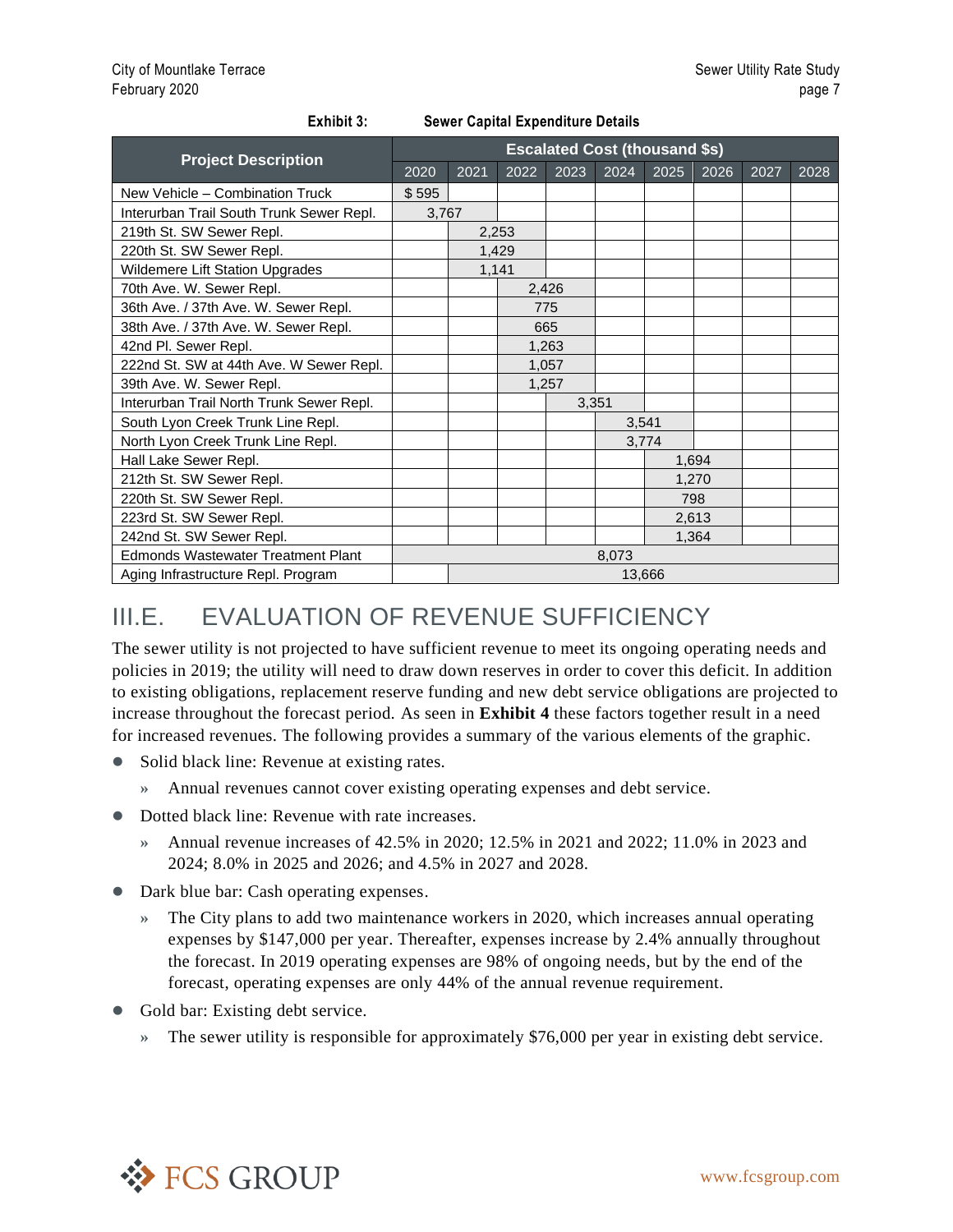City of Mountlake Terrace **Server City** City of Mountlake Terrace Sewer Utility Rate Study February 2020 page 8

- Green bar: New debt service.
	- **»** The new revenue bonds projected in 2020 (\$9.1 million), 2022 (\$12.6 million), 2024 (\$11.6 million), 2026 (\$9.3 million), and 2028 (\$3.1 million) increase the utility's annual debt service payments by \$3.9 million per year by 2028. By the end of the forecast, debt service accounts for approximately one-third of the annual revenue requirement.
- ⚫ Purple bar: Additional taxes.
	- **»** As rate revenue increases, annual state and City tax payments increase accordingly.
- ⚫ Grey bar: Replacement reserve funding.
	- **»** In 2019, there is no money available to fund the replacement reserve funding policy. During the forecast, the funded portion of the policy increases, growing towards funding the full target, which is approximately \$1.5 million in 2028.
	- **»** Additional rate revenue is set aside for replacement reserve funding in years where there is no new debt service (e.g., 2023, 2025, 2027), resulting in an alternating pattern of higher investments.
- Bright blue bar: Operating reserve target.
	- **»** In 2021, a portion of rate revenues is assumed to be set aside to allow the utility to achieve an operating reserve equal to 25% of annual operating expenses (a one-time addition of nearly \$400,000.)



**Exhibit 4: Revenue Requirement Forecast**

Based on the forecasted operating, capital, debt service, and reserve needs, FCS GROUP recommends the increases and resulting rate schedule shown in **Exhibit 5**. In November of 2019, the City Council adopted rate increases for 2020-24.

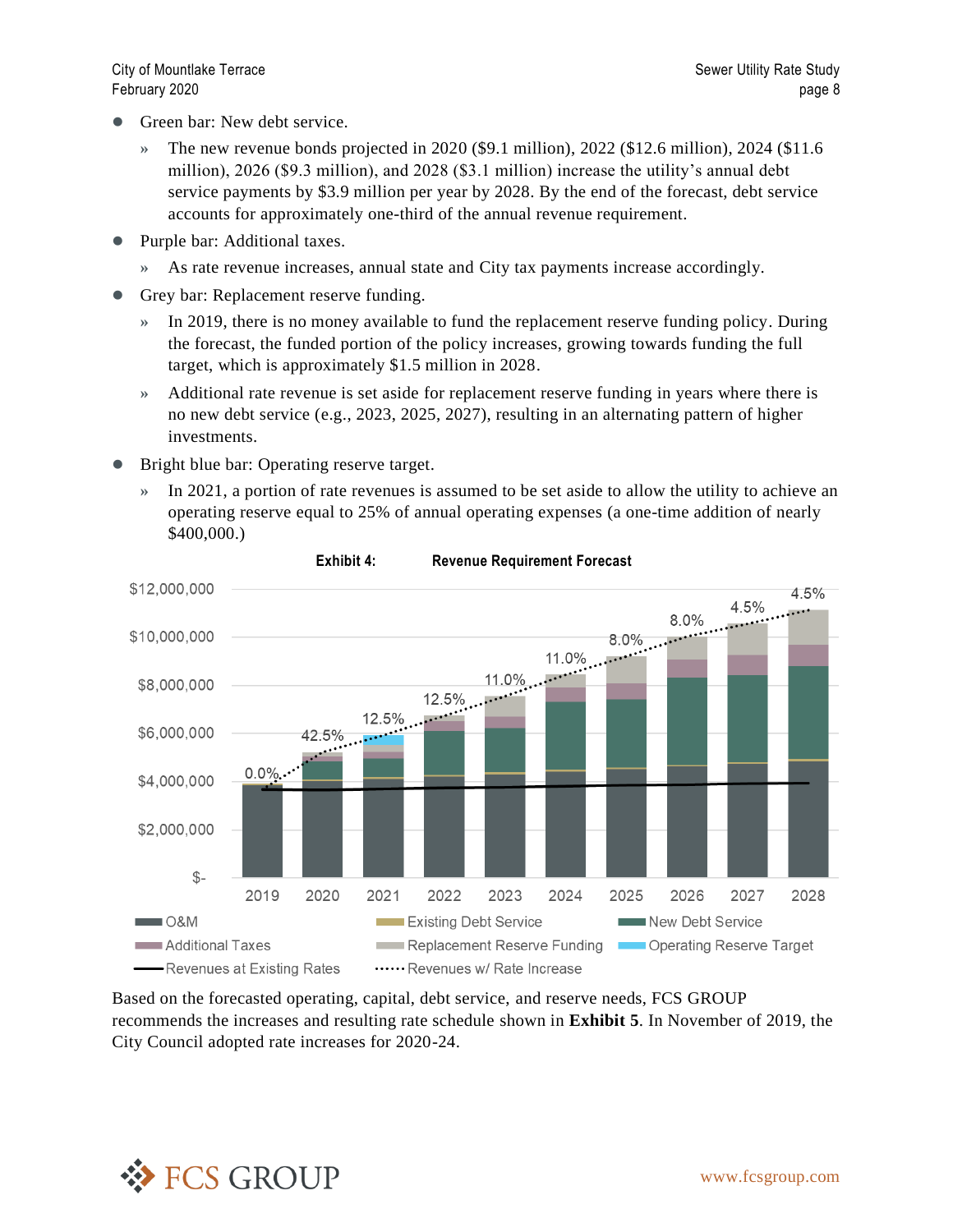|                                     |                 | EXIIIDIL 3. |                |          | Proposed Rate Schedule |                |          |                                            |          |          |
|-------------------------------------|-----------------|-------------|----------------|----------|------------------------|----------------|----------|--------------------------------------------|----------|----------|
| Sewer Service Charge                | <b>Existing</b> | Adopted     | <b>Adopted</b> | Adopted  | Adopted                | <b>Adopted</b> |          | <b>Forecast Forecast Forecast Forecast</b> |          |          |
| <b>Schedule</b>                     | 2019            | 2020        | 2021           | 2022     | 2023                   | 2024           | 2025     | 2026                                       | 2027     | 2028     |
| % Increase                          |                 | 42.5%       | 12.5%          | 12.5%    | 11.0%                  | 11.0%          | 8.0%     | 8.0%                                       | 4.5%     | 4.5%     |
| Base Charge (All Metered Customers) |                 |             |                |          |                        |                |          |                                            |          |          |
| Bi-monthly base rate                | \$40.00         | \$57.00     | \$64.13        | \$72.14  | \$80.08                | \$88.88        | \$96.00  | \$103.67                                   | \$108.34 | \$113.22 |
| <b>Volume Charge</b>                |                 |             |                |          |                        |                |          |                                            |          |          |
| Residential                         | \$2.80          | \$3.99      | \$4.49         | \$5.05   | \$5.61                 | \$6.22         | \$6.72   | \$7.26                                     | \$7.58   | \$7.93   |
| Multifamily                         | \$2.88          | \$4.10      | \$4.62         | \$5.19   | \$5.77                 | \$6.40         | \$6.91   | \$7.46                                     | \$7.80   | \$8.15   |
| Commercial                          | \$3.14          | \$4.47      | \$5.03         | \$5.66   | \$6.29                 | \$6.98         | \$7.54   | \$8.14                                     | \$8.50   | \$8.89   |
| Mixed Use                           | \$2.88          | \$4.10      | \$4.62         | \$5.19   | \$5.77                 | \$6.40         | \$6.91   | \$7.46                                     | \$7.80   | \$8.15   |
| Base Charge (Non-Metered Customers) |                 |             |                |          |                        |                |          |                                            |          |          |
| Bi-monthly base rate                | \$85.70         | \$122.12    | \$137.39       | \$154.56 | \$171.56               | \$190.43       | \$205.67 | \$222.12                                   | \$232.12 | \$242.56 |

**Exhibit 5: Proposed Rate Schedule**

## <span id="page-11-0"></span>III.F. RATE SURVEY

As a resource to the City and its customers, a rate survey of neighboring utilities was performed. **Exhibit 6** shows the 2019 monthly single-family residential sewer bills of eleven jurisdictions, as well as Mountlake Terrace's 2019 existing and 2020 adopted rate. The rate survey assumes 500 cubic feet of volume (5 CCF) per month.

Currently, the City has the lowest residential sewer rates in the surveyed area. With the adopted increase, the City's 2020 rate of \$48.45 will be the third-lowest when compared to the other jurisdictions' 2019 rates.





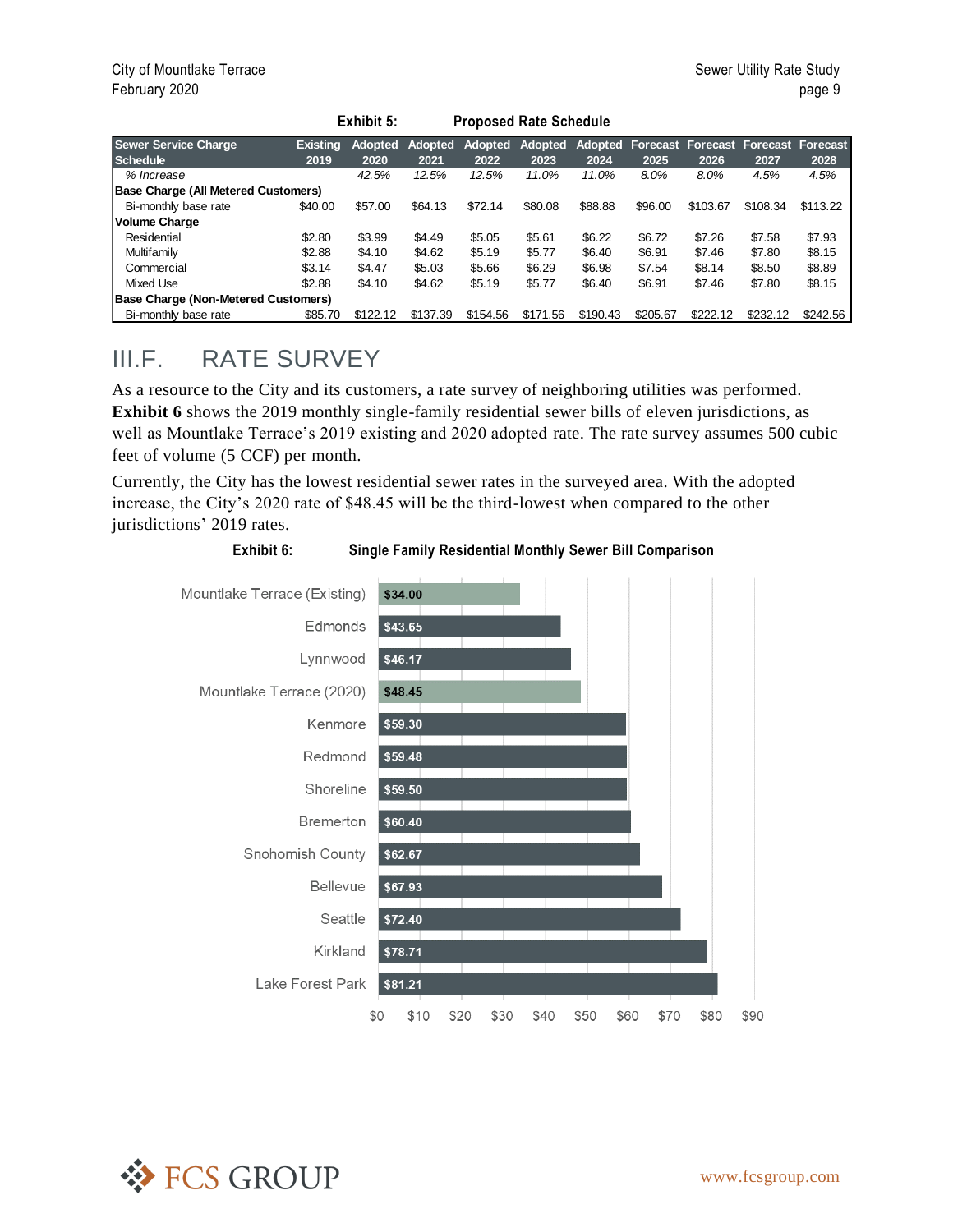# Section IV. SUMMARY

<span id="page-12-0"></span>Rate increases are needed to operate, maintain and expand the existing sewer utility. FCS GROUP recommended an initial 42.5% increase in 2020, followed by increases ranging from 12.5% down to 4.5% over the forecast period. The primary driver for these increases is the utility's capital program and the debt service payments and replacement reserve funding needed to cover those needs.

The City Council adopted 5-years of rates (2020-2024) on November 4, 2019, as shown below. The complete schedule of adopted rates can be found in Title 13 of Mountlake Terrace Municipal Code.

|                                                                                           |  |          |          | <b>Bi-Monthly Residential Sanitary Sewer Rates</b> |          |          |  |  |  |  |  |
|-------------------------------------------------------------------------------------------|--|----------|----------|----------------------------------------------------|----------|----------|--|--|--|--|--|
|                                                                                           |  | 2020     | 2021     | 2022                                               | 2023     | 2024     |  |  |  |  |  |
| Base charge/bi-monthly                                                                    |  | \$57.00  | \$64.13  | \$72.14                                            | \$80.08  | \$88.88  |  |  |  |  |  |
| Usage charge/CCF                                                                          |  | \$3.99   | \$4.49   | \$5.05                                             | \$5.61   | \$6.22   |  |  |  |  |  |
|                                                                                           |  |          |          | <b>Bi-Monthly Multifamily Sanitary Sewer Rates</b> |          |          |  |  |  |  |  |
| 2023<br>2024<br>2022<br>2020<br>2021                                                      |  |          |          |                                                    |          |          |  |  |  |  |  |
| Base charge/bi-monthly                                                                    |  | \$57.00  | \$64.13  | \$72.14                                            | \$80.08  | \$88.88  |  |  |  |  |  |
| Usage charge/CCF                                                                          |  | \$4.10   | \$4.62   | \$5.19                                             | \$5.77   | \$6.40   |  |  |  |  |  |
|                                                                                           |  |          |          |                                                    |          |          |  |  |  |  |  |
| <b>Bi-Monthly Commercial Sanitary Sewer Rates</b><br>2024<br>2023<br>2021<br>2020<br>2022 |  |          |          |                                                    |          |          |  |  |  |  |  |
| Base charge/bi-monthly                                                                    |  | \$57.00  | \$64.13  | \$72.14                                            | \$80.08  | \$88.88  |  |  |  |  |  |
| Usage charge/CCF                                                                          |  | \$4.47   | \$5.03   | \$5.66                                             | \$6.29   | \$6.98   |  |  |  |  |  |
|                                                                                           |  |          |          | <b>Bi-Monthly Mixed-Use Sanitary Sewer Rates</b>   |          |          |  |  |  |  |  |
|                                                                                           |  | 2020     | 2021     | 2022                                               | 2023     | 2024     |  |  |  |  |  |
| Base charge/bi-monthly                                                                    |  | \$57.00  | \$64.13  | \$72.14                                            | \$80.08  | \$88.88  |  |  |  |  |  |
| Usage charge/CCF                                                                          |  | \$4.10   | \$4.62   | \$5.19                                             | \$5.77   | \$6.40   |  |  |  |  |  |
|                                                                                           |  |          |          | <b>Bi-Monthly Service to Nonmetered Properties</b> |          |          |  |  |  |  |  |
|                                                                                           |  | 2020     | 2021     | 2022                                               | 2023     | 2024     |  |  |  |  |  |
| Base charge/bi-monthly                                                                    |  | \$122.12 | \$137.39 | \$154.56                                           | \$171.56 | \$190.43 |  |  |  |  |  |

**Exhibit 7: Adopted Sewer Service Charges**

It is recommended that the City revisit the study findings during the forecast period to check that the assumptions used are still appropriate and that no significant changes have occurred that would alter the results of the study. The City should use the study findings as a living document, routinely comparing the study outcomes to actual revenues and expenses. Any significant or unexpected changes will require adjustments to the rate strategy proposed in this report.